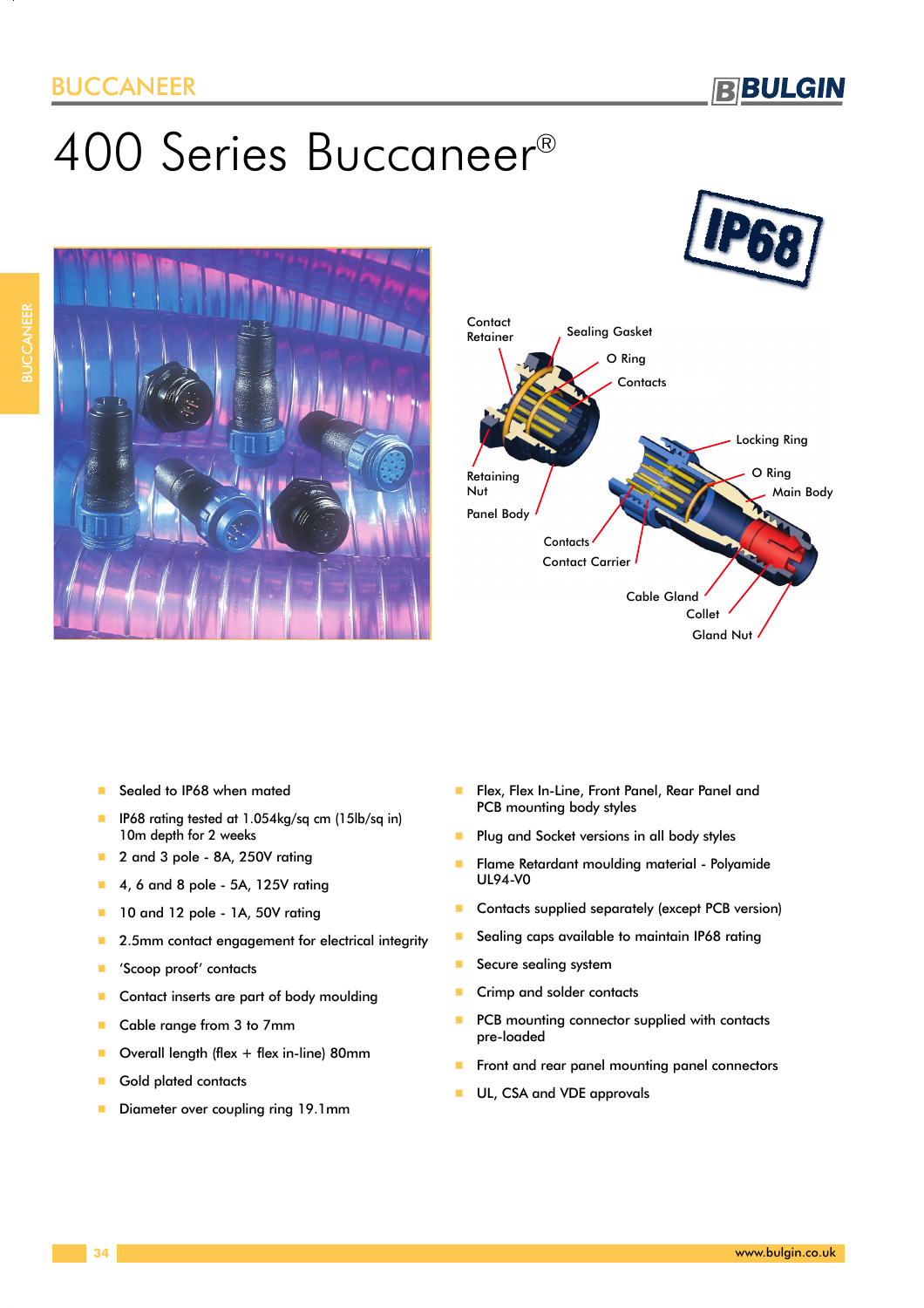### 400 Series Buccaneer®

BUCCANEER

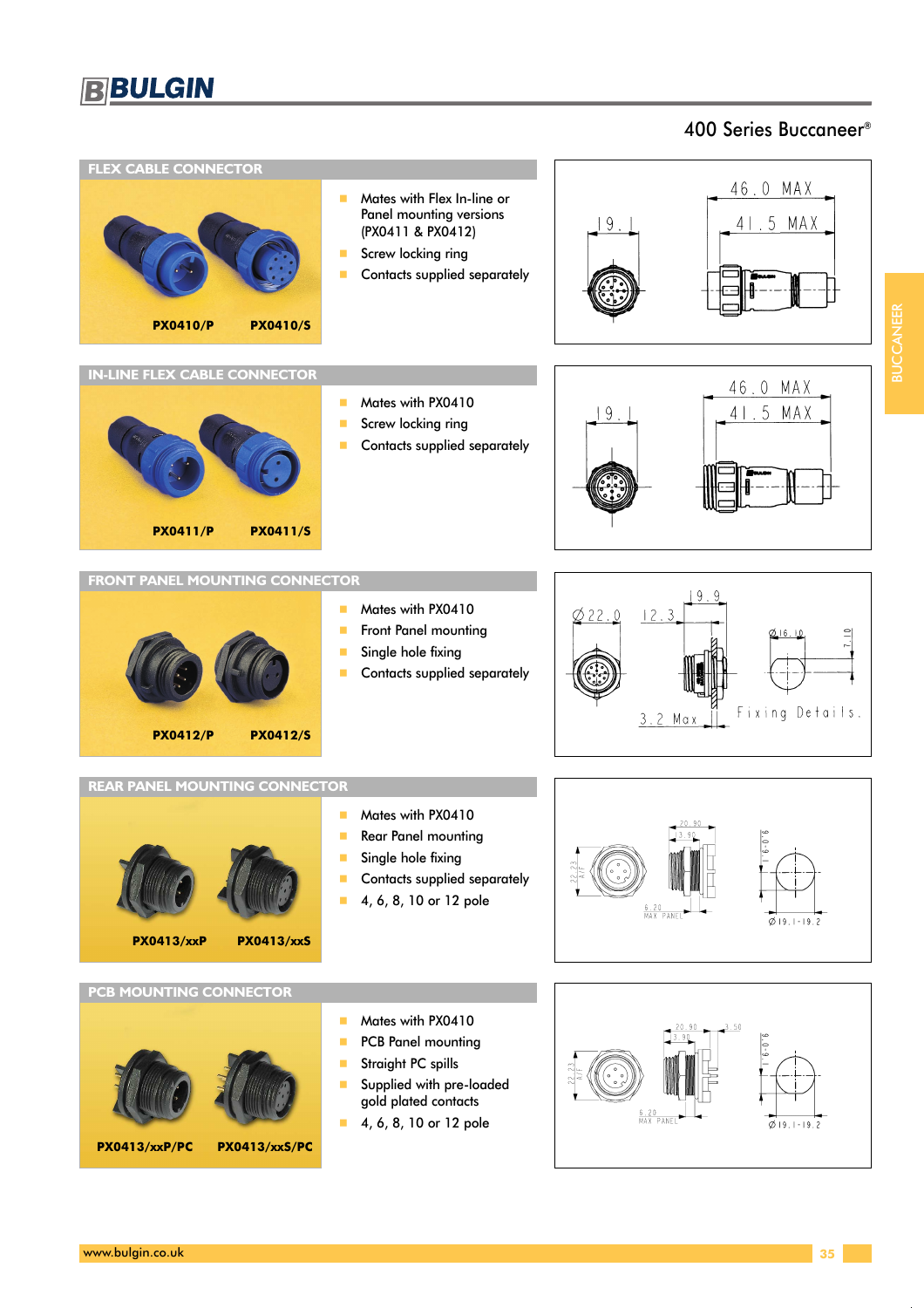



| <b>SEALING CAPS AND ACCESSORIES</b>                                |                                                                                                                                       | <b>Gland Packs</b>                 |                                                                                                                           |
|--------------------------------------------------------------------|---------------------------------------------------------------------------------------------------------------------------------------|------------------------------------|---------------------------------------------------------------------------------------------------------------------------|
|                                                                    | Maintains IP68 Rating of<br><b>Unmated Connectors</b><br>PX0480. Fits PX0412 style<br>(panel mounting)<br>PX0480/1. Fits PX0411 style | <b>Part No</b><br>PX0482<br>PX0483 | <b>Description</b><br>Pack of 4 pairs cable glands an<br>suit cables from 3.0 to 5.0mm<br>Pack of 4 pairs cable glands an |
| <b>PX0484</b><br><b>PX0480/1</b><br><b>PX0481</b><br><b>PX0480</b> | (flex in-line)<br>PX0481. Fits PX0410 style<br>(flex body)<br>PX0484. Fits PX0413 styles<br>(PCB and rear panel mount)                |                                    | suit cables from 5.0 to 7.0mm                                                                                             |

## **BUCCANEER** BUCCANEER

### **CRIMP CONTACTS**

| Pole    | <b>Current Rating</b> | Pin    | Socket | Pack Qty | Cable Acceptance (dia) |
|---------|-----------------------|--------|--------|----------|------------------------|
| 2, 3    | 8Α                    | SA3350 | SA3349 | ١O       | 20 - 24 AWG            |
| 4, 6, 8 | 5A                    | SA3348 | SA3347 | l 0      | 22 - 26 AWG            |
| 10, 12  |                       | SA3180 | SA3179 | 10       | 24 - 28 AWG            |

### **SOLDER CONTACTS**

| Pole    | <b>Current Rating</b> | Pin      | Socket   | Pack Qty | Cable Acceptance (dia) |
|---------|-----------------------|----------|----------|----------|------------------------|
| 2, 3    | 8A                    | SA3350/1 | SA3349/1 |          | 20 - 24 AWG            |
| 4, 6, 8 | 5A                    | SA3348/1 | SA3347/1 |          | 22 - 26 AWG            |
| 10, 12  | ΙA                    | SA3180/1 | SA3179/1 |          | 24 - 28 AWG            |

| <b>CONTACT INSERTION TOOLS</b> |       |                     | <b>CRIMP TOOLS</b> |         |                                              |       |                   |        |            |
|--------------------------------|-------|---------------------|--------------------|---------|----------------------------------------------|-------|-------------------|--------|------------|
|                                | Poles | Contact  <br>rating | Colour             | Part No |                                              | Pole  | Contact<br>rating | Colour | Part No    |
| Insertion/Extraction Tool      | 2,3   | 8Α                  | Blue               | 3027/2  | Positioner                                   | 2,3   | 8A                | Blue   | 14025/8AMP |
| Insertion/Extraction Tool      | 4,6,8 | 5A                  | Red                | 3027/1  | Positioner                                   | 4,6,8 | 5A                | Red    | 14025/5AMP |
| Insertion/Extraction Tool      | 0.12  | . A                 | Green              | 13027   | Positioner                                   | 10.12 | 1A                | Green  | 4025/1AMP  |
|                                |       |                     |                    |         | 8 Indent Crimp Tool for use with positioners |       |                   |        | 14025      |

### **ORDERING INFORMATION**

- $\blacksquare$  Determine body style, i.e. PX0410 = flex body, PX0411 = flex in-line body.
- -Determine number of contacts & type, i.e.  $02 = 2$  way,  $P = \text{pin contacts.}$
- - Determine cable range, i.e. 3035 = 3.0 to 3.5mm cable accommodation, not required for PX0412 or PX0413 (panel connectors).
- - Choose appropriate contacts pack, i.e. SA3350 = pin contacts suitable for 2 & 3 way connectors, supplied in pack quantities of 10. Not needed for PX0413/PC as pre-loaded.
- **I** Is a sealing cap required?
- -Is an insertion tool required?
- -Is a crimp tool required?

| Part No | <b>Description</b>                                                                     |
|---------|----------------------------------------------------------------------------------------|
| PX0482  | Pack of 4 pairs cable glands and collets to<br>suit cables from 3.0 to 5.0mm diameter. |
| PX0483  | Pack of 4 pairs cable glands and collets to<br>suit cables from 5.0 to 7.0mm diameter. |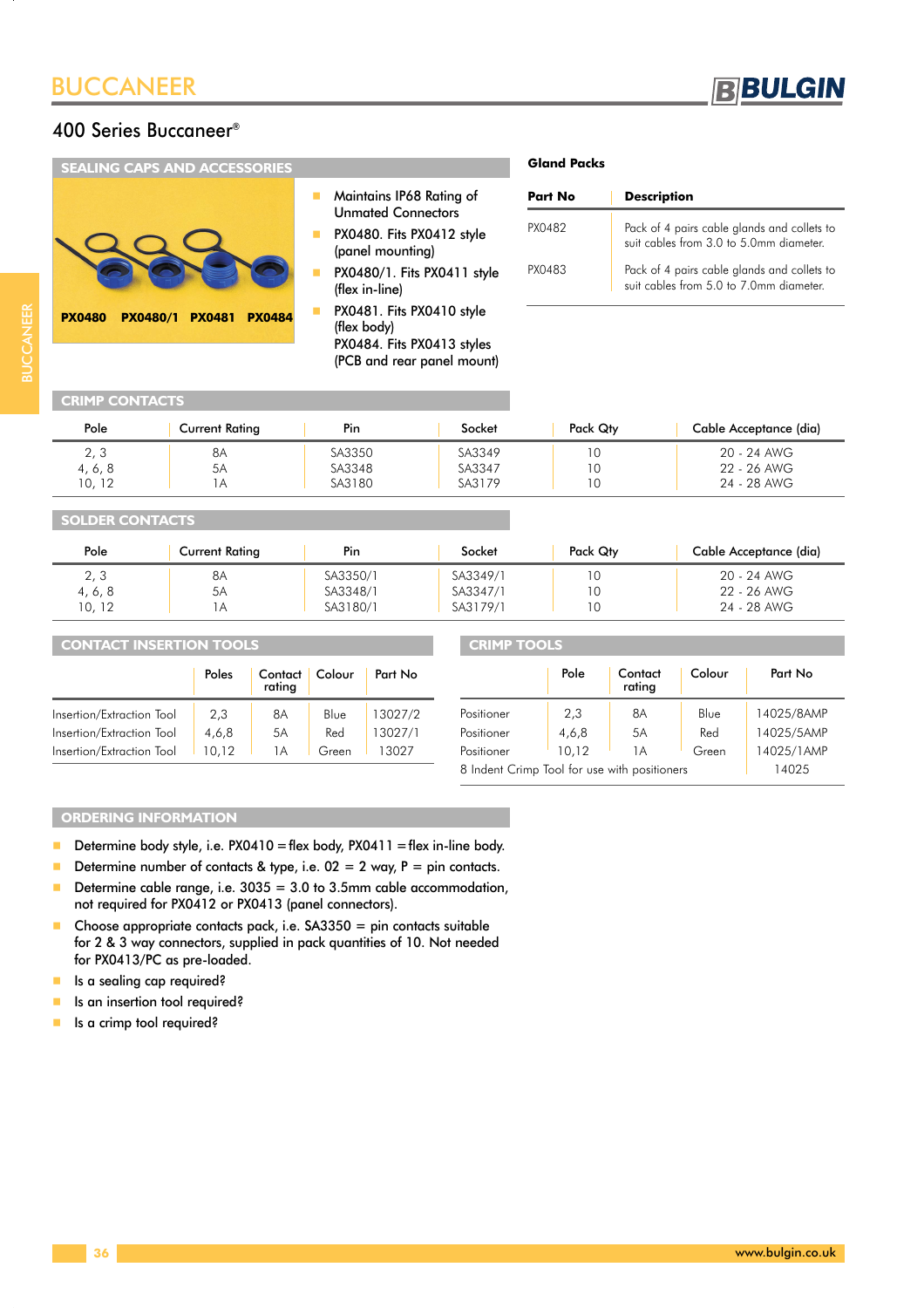### **BBULGIN**

### **SPECIFICATION**

| 2, 3                                                  | 4, 6, 8      | 10, 12                                             |  |  |
|-------------------------------------------------------|--------------|----------------------------------------------------|--|--|
| 8A                                                    | 5A           | 1A                                                 |  |  |
| 250Vac/dc                                             | $125$ Vac/dc | 50Vac/dc                                           |  |  |
| $<$ 5m $\Omega$                                       |              |                                                    |  |  |
| >10 <sup>6</sup> MΩ (@ 500V d.c.)                     |              |                                                    |  |  |
| 2.5kV                                                 |              |                                                    |  |  |
|                                                       |              |                                                    |  |  |
|                                                       |              |                                                    |  |  |
| Approvals pending for rear of panel &<br>PCB versions |              |                                                    |  |  |
|                                                       |              |                                                    |  |  |
|                                                       |              | $-40^{\circ}$ to $+80^{\circ}$ C<br><b>RI</b> ® 42 |  |  |

| Mechanical:                                    |                                                                                 |                |     |                     |   |         |     |
|------------------------------------------------|---------------------------------------------------------------------------------|----------------|-----|---------------------|---|---------|-----|
| Sealing:                                       | IP68, EN 60529 tested $@1.054kg/sq$ cm<br>(15lb/sq in) 10m depth for 2 weeks    |                |     |                     |   |         |     |
| Cable Acceptance:                              |                                                                                 | $3.0 - 7.0$ mm |     |                     |   |         |     |
| Contact Accommodation:                         | 2, 3 pole, 20 - 24 AWG<br>4, 6, 8 pole, 22 - 26 AWG<br>10, 12 pole, 24 - 28 AWG |                |     |                     |   |         |     |
| Termination:                                   | Crimp, solder and PCB                                                           |                |     |                     |   |         |     |
| Insertion/Withdrawal Force:                    |                                                                                 |                |     |                     |   |         |     |
| No. poles:                                     | 2                                                                               | 3              | 4   | 6                   | 8 | 10      | 12  |
| Insertion Force (typ):                         | 19N                                                                             |                |     | 25N 27N 27N 28N 55N |   |         | 62N |
| Withdrawal Force (typ):                        | 12N                                                                             | 17N            | 17N | 21N                 |   | 22N 25N | 29N |
| Cable Retention force:<br>3mm dia<br>4.7mm dia | 60N<br>80N                                                                      |                |     |                     |   |         |     |

400 Series Buccaneer®

**Plugs**

 $\frac{51}{20}$ 

 $-91$ 

| Dimensions: |  |
|-------------|--|
|             |  |

| Overall dimensions of connectors when mated together |
|------------------------------------------------------|
|                                                      |

| $Flex + Flex In-Line$   | 80 <sub>mm</sub> |
|-------------------------|------------------|
| Dia. over coupling ring | 19.1mm           |

Contact numbers viewed from rear of panel

 $\frac{51}{90}$ 

019.1-19.2

| HOLES ダ110 MIN<br>IQUI-SPACED ON A<br>|OD-610 PCD

 $@19.1 - 19.2$ 

s p

ø.

/<br>10 HOLES Ø 110 MIN<br>8 OFF EQUI-SPACED<br>0N A 8.00-8.10 PCD<br>2 OFF ON A 2.50-2.60<br>PCD

−SPA<br>-6.10

### **PCB CONTACT LAYOUT**

Contact numbers viewed from rear of panel

O Rings: Nitrile Panel Sealing O Ring: Nitrile

Body Mouldings: Polyamide Flammability Rating: UL94V-0

UV Resistance: To EN 50021:1999

Contacts: Contacts: Copper alloy, Gold plated

### **Sockets**

 $019.1 - 19.2$ 019.1-19.2  $019.1 - 19.2$  $\overline{\sigma}$  $50 - 91$ / |<br>8 HOLES Ø 1.10 MN<br>7 OFF EQUI—SPACED<br>ON A 7.50—7.60 PCD /<br>4 HOLES Ø1.10 MN<br>EQUI-SPACED ON A<br>6.00-6.10 PCD s<br>6 HOLES Ø 110 MIN<br>5 OFF EQUI-SPACED<br>0N A 7.50-7.60 PCD  $019.1 - 19.2$  $019.1 - 19.2$  $\frac{6}{3}$  $5 - 91$ /<br>10 HOLESØ1.10 MN<br>8 OFF EQUI-SPACED<br>0N A 8.00-8.10 PCD<br>2 OFF 0N A 2.50-2.60<br>PCD 12 HOLES Ø 1.10 MIN<br>9 OFF EQUI-SPACED<br>0N A 8.00-8.10 PCD<br>3 OFF 0N A 3.00-3.10<br>PCD

### **CONTACT LAYOUT**











019.1-19.2

/<br>6 HOLES Ø 1.10 MN<br>5 OFF EQUI-SPACED<br>ON A 7.50-7.60 PCD

019.1-19.2

12 HOLES Ø 1.10 MIN<br>9 OFF EQUI-SPACED<br>ON A 8.00-8.10 PCD<br>3 OFF ON A 3.00-3.10<br>PCD

| ć |  |  |
|---|--|--|
|   |  |  |
|   |  |  |

(8 Amp) (8 Amp) (5 Amp) (5 Amp) (5 Amp) (1 Amp) (1 Amp)

2 pole 3 pole 4 pole 6 pole 8 pole 10 pole 12 pole

**BUCCANEER** BUCCANEER

019.1-19.2

8 HOLES Ø1.10 MN<br>7 OFF EQU-SPACED<br>ON A 7.50-7.60 PCD

 $-9.1$